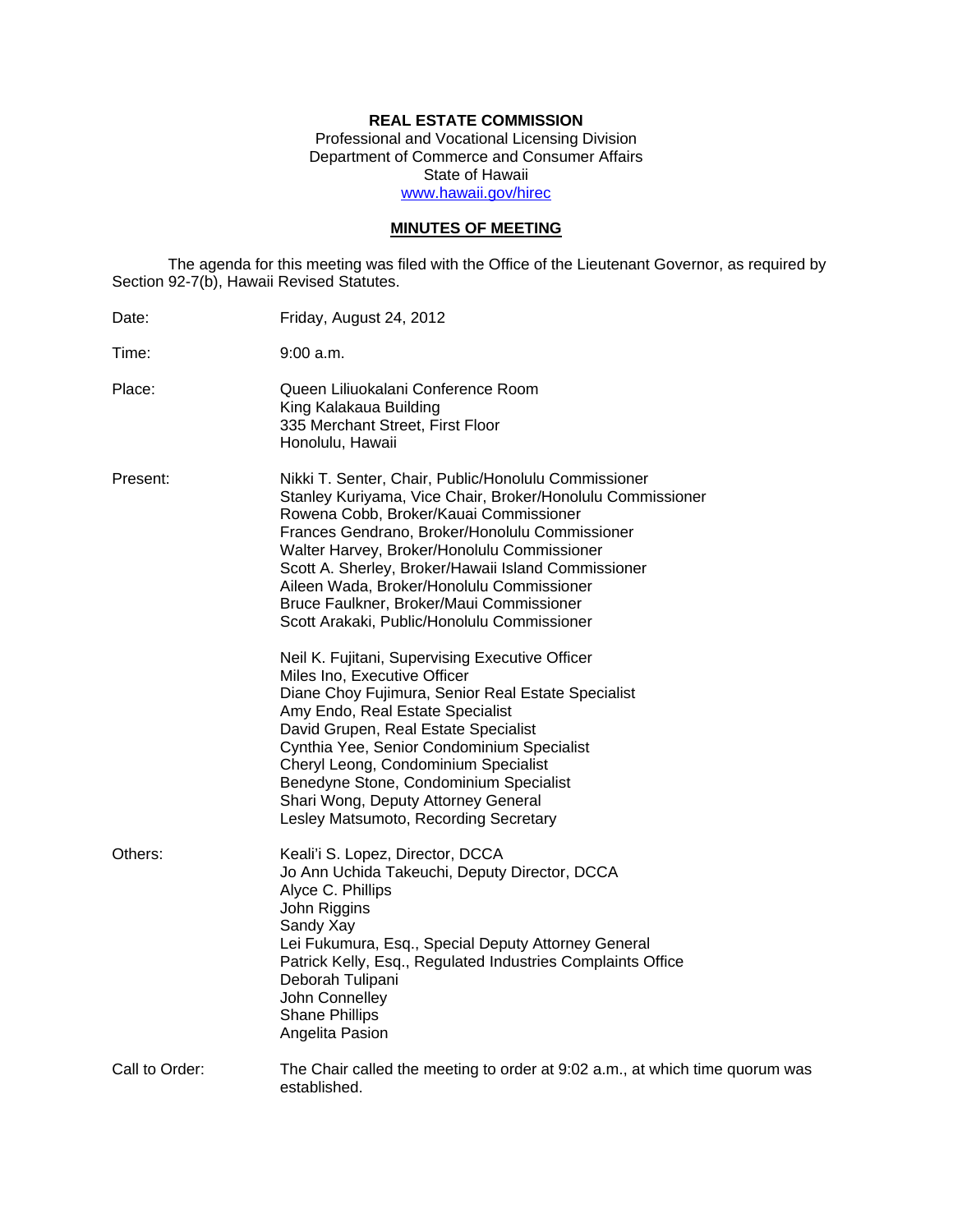Chair's Report: The Chair announced that the Commission may move into executive session to consider and evaluate personal information relating to individuals applying for licensure in accordance with section 92-5(a)(1), HRS, and/or to consult with the Commission's attorney on questions and issues pertaining to the Commission's powers, duties, privileges, immunities, and liabilities in accordance with section 92-5(a)(4), HRS.

> The Chair informed the Commission that she is honored and privileged for her role as the Commission Chair. She provided the Commission with a current list of real estate branch projects that staff is working on and if the Commission is interested in assisting with the staff in any of the projects to let them know.

Executive Officer's Report: The Executive Officer (EO) informed the Commissioners that the original applications with any original associated documents to be considered at the meeting were available for review.

## **Announcements**

The EO informed the Commissioners that a revised Real Estate Commission roster was distributed and if they have any changes to let the Recording Secretary know.

# **Introduction of Keali'i S. Lopez, Director, DCCA**

Director Lopez thanked the members for their time and effort to serve the public.<br>She stated that she recently had a conversation with the Governor and he expressed his sincere appreciation for all Boards and Commission members for volunteering to serve the state. On October 24, 2012, DCCA will be providing an orientation for all Boards and Commission members. She encourages all Commissioners to attend the orientation.

Supervising Executive Officer Fujitani introduced Deputy Director Jo Ann Uchida Takeuchi.

The Chair thanked the Director and Deputy Director for introducing themselves to the Commissioners.

### **Minutes of Previous Meeting**

Upon a motion by Commissioner Harvey, seconded by Commissioner Sherley, it was voted on and unanimously carried to accept the minutes of the July 27, 2012, meeting as distributed.

| Committees and<br>Program of Work: | None.                                                                                                                                                                                                                                                                                                           |
|------------------------------------|-----------------------------------------------------------------------------------------------------------------------------------------------------------------------------------------------------------------------------------------------------------------------------------------------------------------|
| $Licensing -$<br>Ratification:     | Upon a motion by Commissioner Kuriyama, seconded by Commissioner<br>Gendrano, it was voted on and unanimously carried to ratify the attached list.                                                                                                                                                              |
| Licensing $-$<br>Applications:     | The EO informed the Commissioners that the information provided to the<br>Commissioners is related only to the issue that is before the Commission for<br>consideration. The other materials submitted are available for the<br>Commissioners review should they desire to review it. If the applicants have an |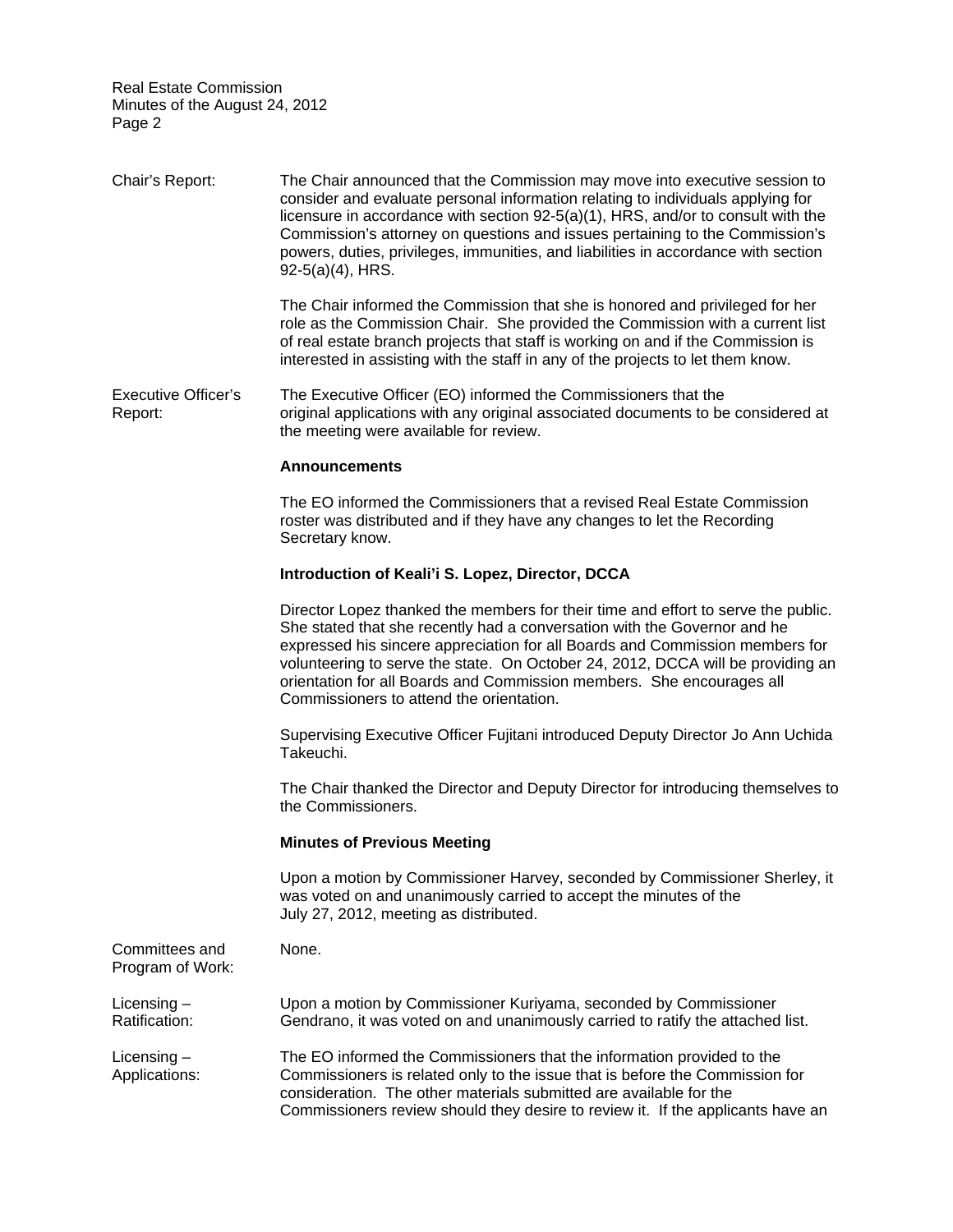> issue, which is personal in nature, they have the right to request that their application be considered in executive session.

#### **Alyce C. Phillips**

The Chair asked Ms. Phillips if she wished to have her application for real estate salesperson license considered in executive session. She declined the offer.

Ms. Phillips stated that she complied with all fines, went to school, and waited eleven years to get her real estate license back. The Commission asked why it took so long for Ms. Phillips to pay her fine? Ms. Phillips responded that she filed for bankruptcy in 2001 and realized recently that it was not taken care of.

The Commission asked what has she learned from this experience? Ms. Phillips responded that she will never make this mistake again. At the time, she was dealing with the lost of both parents, a divorce, and foreclosure on her home. She learned to have faith in all of the trials and tribulations that people may go through in life.

Upon a motion by Commissioner Kuriyama, seconded by Commissioner Sherley, it was voted on and unanimously carried to take this matter under advisement.

## **Ryan T. Riggins**

Mr. John Riggins was present to provide oral testimony on behalf of his son, Ryan Riggins. Mr. Ryan Riggins was unable to attend today's meeting.

Upon advice of the Deputy Attorney General, the Chair asked Mr. John Riggins if he wished to have his son's application for real estate salesperson license considered in executive session. He accepted the offer.

Executive Session: Upon a motion by Commissioner Gendrano, seconded by Commissioner Kuriyama, it was voted on and unanimously carried to enter into executive session, pursuant to section 92-5(a)(1), HRS, "To consider and evaluate personal information, relating to individuals applying for professional or vocational licenses cited in section 26-9 or both;" and pursuant to section 92- 5(a)(4), HRS, "To consult with the board's attorney on questions and issues pertaining to the board's powers, duties, privileges, immunities, and liabilities."

> Upon a motion by Commissioner Sherley, seconded by Commissioner Gendrano, it was voted on and unanimously carried to move out of executive session.

Adjudicatory Chapter 91, HRS, The Chair called for a recess from the meeting at 9:46 a.m., to discuss and deliberate on the following adjudicatory matters, pursuant to Chapter 91, HRS: Matters:

> **In the Matter of the Real Estate Licenses of Ed Baumgartner and Tropic Lightning Real Estate, LLC, REC 2011-59-L**

Commissioner Arakaki moved to accept the settlement agreement. Commissioner Gendrano seconded the motion. Commissioners Senter, Kuriyama, Arakaki, Cobb, Faulkner, Gendrano, Sherley, and Wada voted aye. Commissioner Harvey voted nay. The motion passed.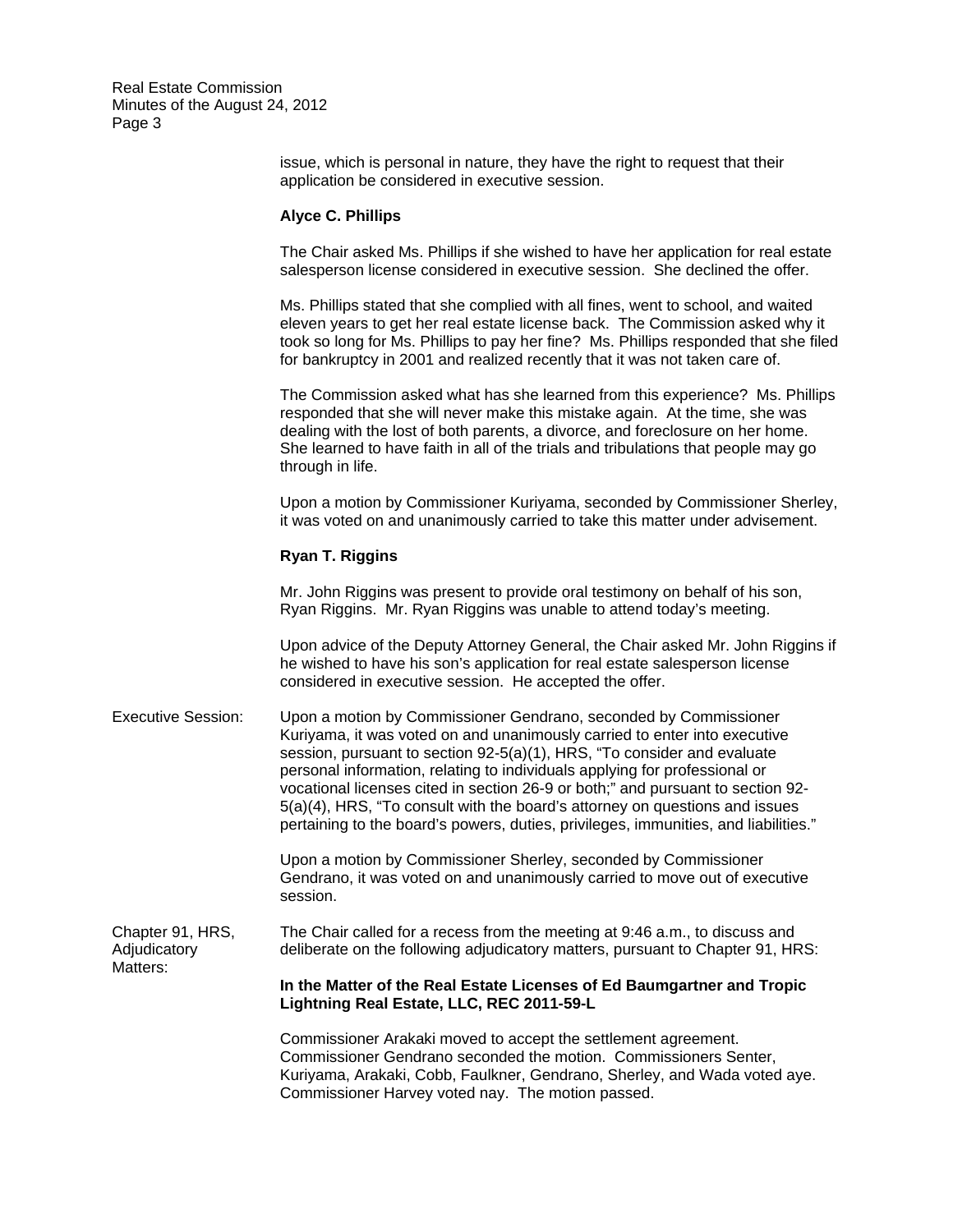|                                | Following the Commission's review, deliberation, and decisions in these matters,<br>pursuant to Chapter 91, HRS, the Chair announced that the Commission was<br>reconvening its scheduled meeting at 10:05 a.m.                                                                                                                                                                                                                                                                                                                                            |  |  |
|--------------------------------|------------------------------------------------------------------------------------------------------------------------------------------------------------------------------------------------------------------------------------------------------------------------------------------------------------------------------------------------------------------------------------------------------------------------------------------------------------------------------------------------------------------------------------------------------------|--|--|
| Licensing $-$<br>Applications: | Deborah Lyn Tulipani                                                                                                                                                                                                                                                                                                                                                                                                                                                                                                                                       |  |  |
|                                | The Chair asked Ms. Tulipani if she wished to have her application for prelicense<br>education equivalency considered in executive session. She declined the offer.                                                                                                                                                                                                                                                                                                                                                                                        |  |  |
|                                | Ms. Tulipani appeared before the Commission to ask if her Bail Agent license will<br>qualify her for the broker prelicense education equivalency. She stated that she<br>earned her broker's prelicensing course certificate on June 20, 2010 from the<br>Hawaii Institute for Real Estate. Due to financial and health issues, she was<br>unable to take her broker's exam within the two year period.                                                                                                                                                    |  |  |
|                                | Upon a motion by Commissioner Sherley, seconded by Commissioner Kuriyama,<br>it was voted on and unanimously carried to take this matter under advisement.                                                                                                                                                                                                                                                                                                                                                                                                 |  |  |
|                                | <b>Delegation to Staff</b>                                                                                                                                                                                                                                                                                                                                                                                                                                                                                                                                 |  |  |
|                                | Upon a motion by Commissioner Kuriyama, seconded by Commissioner<br>Faulkner, it was voted on and unanimously carried to allow the withdrawal of the<br>delegation to staff regarding outstanding judgments or involuntary liens with a<br>payment plan in place.                                                                                                                                                                                                                                                                                          |  |  |
| <b>Executive Session:</b>      | Upon a motion by Commissioner Kuriyama, seconded by Commissioner Cobb, it<br>was voted on and unanimously carried to enter into executive session, pursuant<br>to section 92-5(a)(1), HRS, "To consider and evaluate personal information,<br>relating to individuals applying for professional or vocational licenses cited in<br>section 26-9 or both;" and pursuant to section 92-5(a)(4), HRS, "To consult with<br>the board's attorney on questions and issues pertaining to the board's powers,<br>duties, privileges, immunities, and liabilities." |  |  |
|                                | Upon a motion by Commissioner Harvey, seconded by Commissioner Faulkner,<br>it was voted on and unanimously carried to move out of executive session.                                                                                                                                                                                                                                                                                                                                                                                                      |  |  |
| Licensing $-$<br>Applications: | <b>Alyce C. Phillips</b>                                                                                                                                                                                                                                                                                                                                                                                                                                                                                                                                   |  |  |
|                                | After review of the information presented by the applicant, Commissioner<br>Gendrano moved to approve the real estate salesperson license of Alyce C.<br>Phillips. Commissioner Sherley seconded the motion. The motion was voted on<br>and unanimously carried.                                                                                                                                                                                                                                                                                           |  |  |
|                                | Ryan T. Riggins                                                                                                                                                                                                                                                                                                                                                                                                                                                                                                                                            |  |  |
|                                | After review of the information presented by the applicant, Commissioner Sherley<br>moved to defer decision making on the real estate salesperson application of<br>Ryan T. Riggins for the following reasons:                                                                                                                                                                                                                                                                                                                                             |  |  |
|                                | 1.<br>Provide documentation of previous judgments that was paid off and proof<br>of payment regarding the judgments that was paid off; and<br>Requests applicant's presence at the next Commission meeting<br>2.<br>scheduled for Friday, September 28, 2012.                                                                                                                                                                                                                                                                                              |  |  |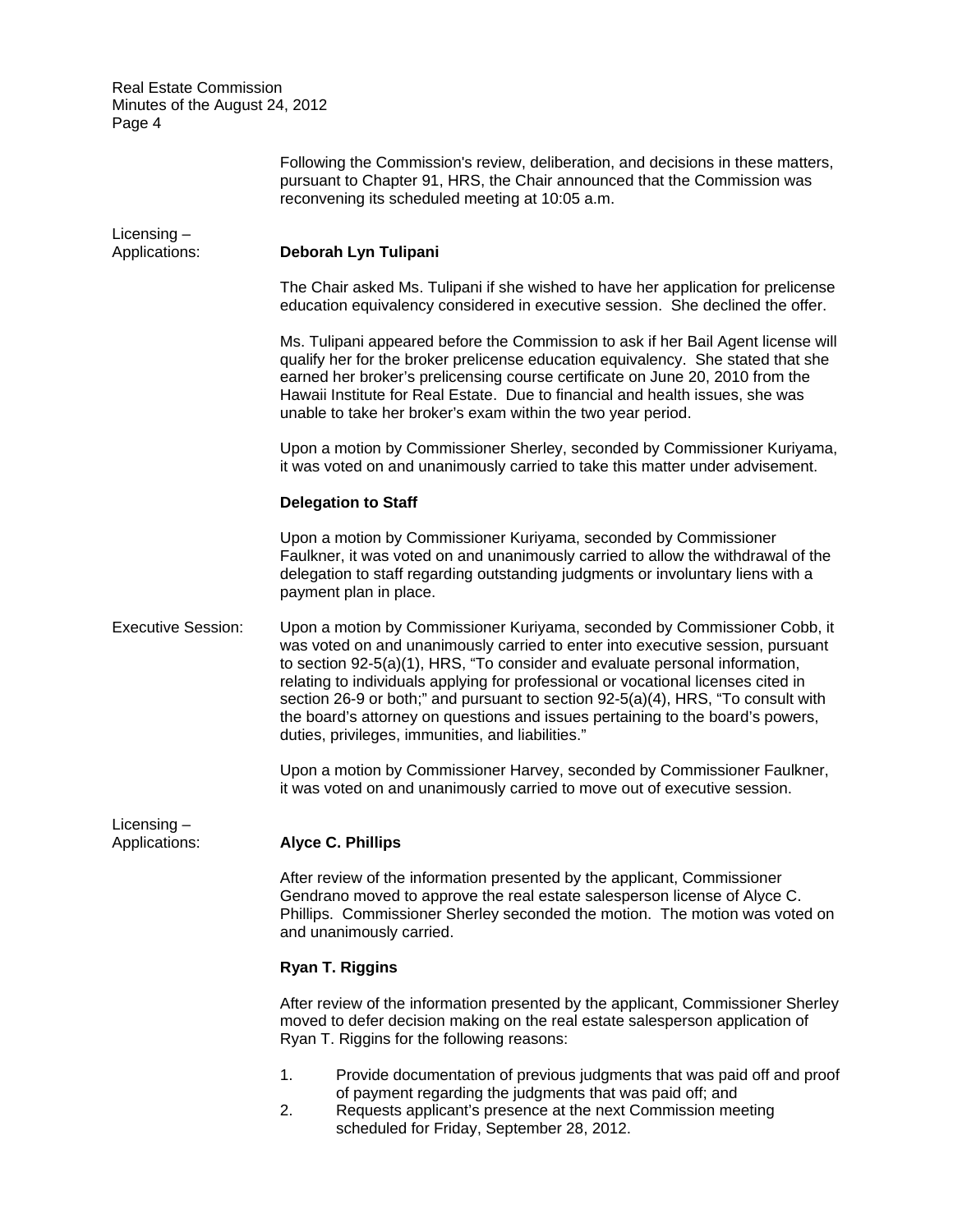> Commissioner Gendrano seconded the motion. The motion was voted on and unanimously carried.

#### **Dante I. Velacion, Jr.**

After review of the information presented by the applicant, Commissioner Harvey moved to approve the real estate salesperson license of Dante I. Velacion, Jr. Commissioner Gendrano seconded the motion. The motion was voted on and unanimously carried.

## **Sandy Xay**

After review of the information presented by the applicant, Commissioner Wada moved to most likely approve a conditional real estate broker's license for Sandy Xay. Commissioner Gendrano seconded the motion. The motion was voted on and unanimously carried.

#### **Deborah Lyn Tulipani**

After review of the information presented by the applicant, Commissioner Sherley moved to deny the prelicense education equivalency request of Deborah Lyn Tulipani. Commissioner Wada seconded the motion. The motion was voted on and unanimously carried.

Chapter 91, HRS, The Chair and Commissioner Wada recused themselves due to a conflict of Adjudicatory interest. Matters:

> The Vice Chair called for a recess from the meeting at 10:57 a.m., to discuss and deliberate on the following adjudicatory matters, pursuant to Chapter 91, HRS:

# **In the Matter of the Real Estate Broker's License of Tom Mukai, Brian Benton, Helen Lindemann, and Prudential Locations, LLC; REC 2008-215-L**

Commissioner Sherley moved to issue a Commission's Final Order. Commissioner Gendrano seconded the motion. Commissioners Kuriyama, Cobb, Faulkner, Gendrano, Harvey, and Sherley voted aye. Commissioner Arakaki abstained. The motion passed.

## **In the Matter of the Real Estate Licenses of Maria White, Brian Benton, Helen Lindemann, and Prudential Locations, Inc., REC 2009-157-L**

The Chair and Commissioner Wada recused themselves due to a conflict of interest.

Commissioner Gendrano moved to defer the final order. Commissioner Sherley seconded the motion. The motion was voted on and unanimously carried.

Following the Commission's review, deliberation, and decisions in these matters, pursuant to Chapter 91, HRS, the Vice Chair announced that the Commission was reconvening its scheduled meeting at 12:33 p.m.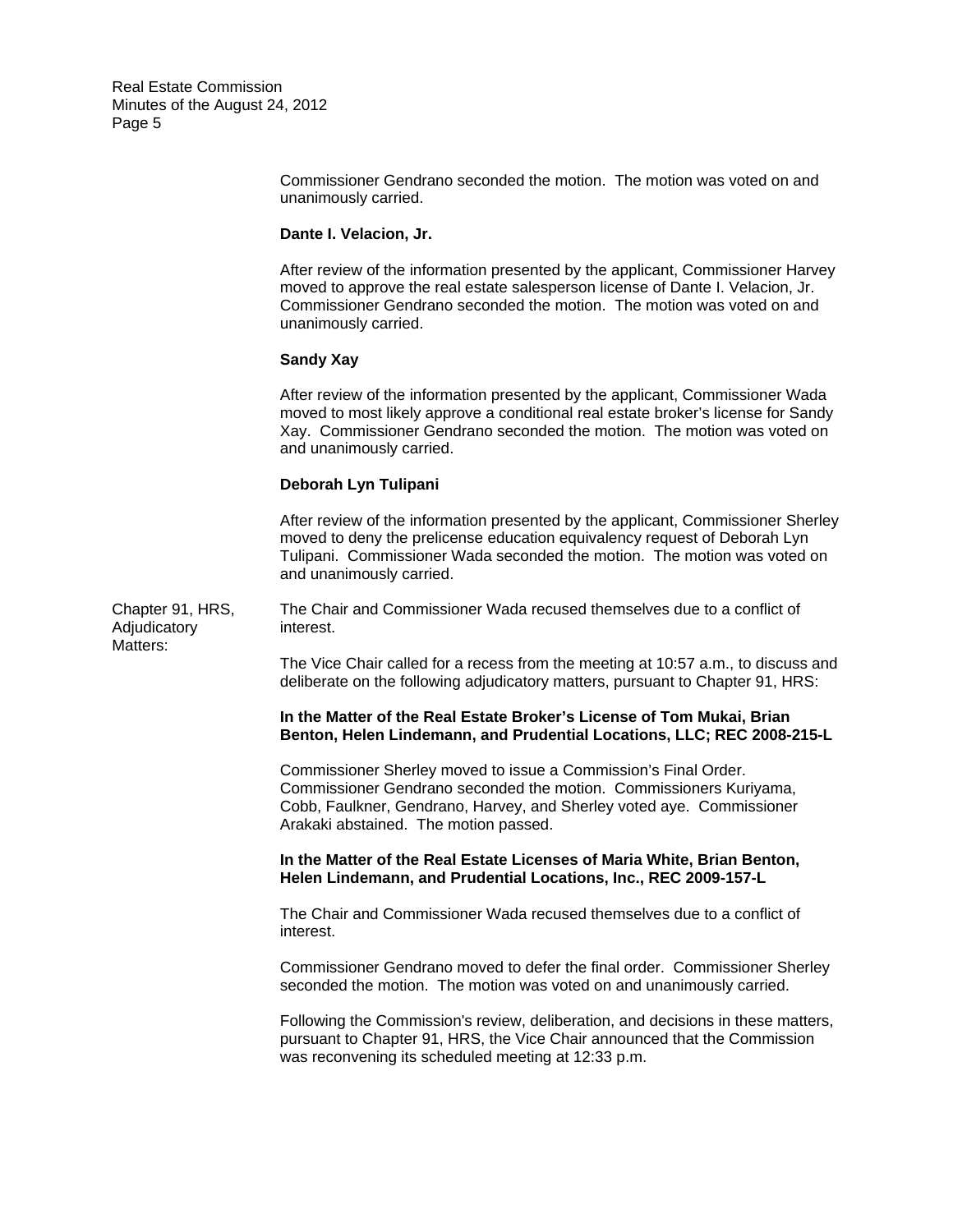| Next Meeting: | Friday, September 28, 2012                                                   |
|---------------|------------------------------------------------------------------------------|
|               | $9:00$ a.m.                                                                  |
|               | Queen Liliuokalani Conference Room                                           |
|               | King Kalakaua Building                                                       |
|               | 335 Merchant Street, First Floor                                             |
|               | Honolulu, Hawaii                                                             |
| Adjournment:  | With no further business to discuss, the Vice Chair adjourned the meeting at |
|               | 12:34 p.m.                                                                   |

Reviewed and approved by:

/s/ Miles I. Ino

Miles I. Ino Executive Officer

\_\_\_\_\_\_\_\_\_\_\_\_\_\_\_\_\_\_\_\_\_\_\_\_\_\_\_ September 19, 2012

\_\_\_\_\_\_\_\_\_\_\_\_\_\_\_\_\_\_\_\_\_\_\_\_\_\_\_

Date

[ X ] Approved as circulated. [ ] Approved with corrections; see minutes of \_\_\_\_\_\_\_\_\_\_\_\_\_\_\_\_ meeting.

MII:lm 120910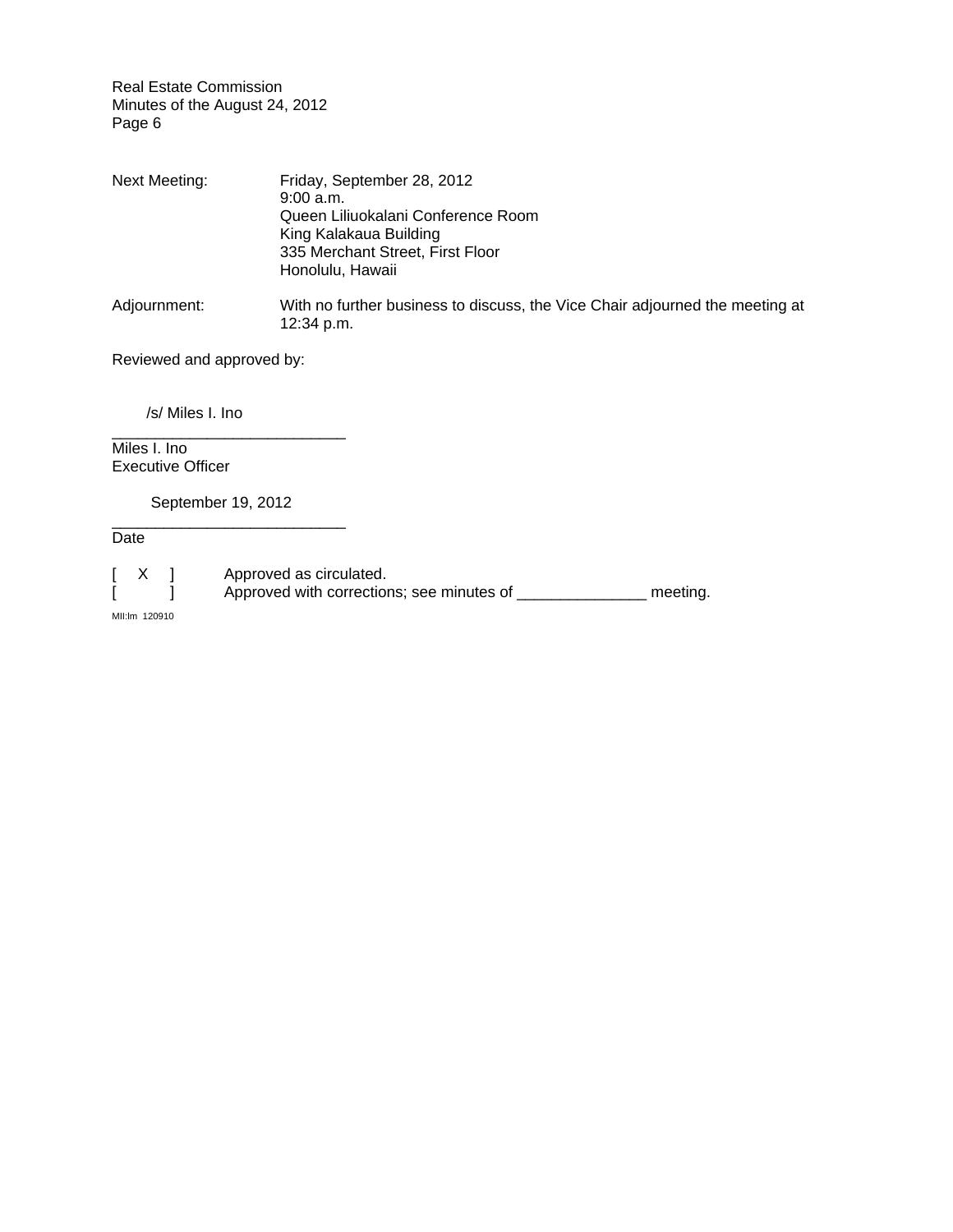# APPROVED APPLICATIONS FOR REAL ESTATE REAL ESTATE COMMISSION MEETING ON AUGUST 24, 2012

| <b>Brokers - Limited Liability Companies and Partnerships</b> | <b>Effective Date</b>  |
|---------------------------------------------------------------|------------------------|
| Honolulu International Realty, LLC                            | 07/26/2012             |
| Florian Paradise Realty, LLC                                  | 07/30/2012             |
| Jaime Florian-Merida, PB                                      |                        |
| Maui Paradise Properties, LLC                                 | 07/31/2012             |
| Richard E. Lopez, PB                                          |                        |
|                                                               |                        |
| <b>Brokers - Corporations and Partnerships</b>                | <b>Effective Date</b>  |
| Hawaii Resort Consulting, Inc.                                | 07/20/2012             |
| Parallel Capital Partners, Inc.                               | 08/08/2012             |
| Michael Burer, PB                                             |                        |
| Realty Pro, Inc.                                              | 08/10/2012             |
| Brenda L. Ching, PB                                           |                        |
| Brokers - Sole Proprietor                                     | <b>Effective Date</b>  |
| Angelita Pasion                                               | 06/19/2012             |
| Ronald F. Gilligan dba R.F. Gilligan Realty                   | 07/19/2012             |
| Bradley D. Salter dba Salter Property Associates              | 07/13/2012             |
| Gary Otis Gaines, Sr. dba Gaines Property Management          | 07/30/2012             |
| Elizabeth J. Adams dba Laika Realty                           | 08/08/2012             |
| JoAnn B. Jordan dba Maui Real Estate Solutions                | 08/07/2012             |
|                                                               |                        |
| <b>Trade Name</b>                                             | <b>Effective Date</b>  |
| Pacific Resort Realty, LLC dba Pacific Property Management    | 7/24/2012              |
| Aloha Holdings, LLC dba Richmond Realty Hawaii                | 8/09/2012              |
| <b>Educational Equivalency Certificate</b>                    | <b>Expiration Date</b> |
| Jeffrey L. Andrews                                            | 07/20/2014             |
| Kelly Joyce Perry                                             | 07/23/2014             |
| Tony W.K. Lau                                                 | 07/25/2014             |
| Lena Mobin                                                    | 07/26/2014             |
| <b>Thomas Case Tischer</b>                                    | 07/26/2014             |
| Philip Andrew Raya                                            | 07/26/2014             |
| Ralph Charles Brown                                           | 07/26/2014             |
| Rebecca Helen Colvin                                          | 07/26/2014             |
| Martin Alan Berger                                            | 07/26/2014             |
| Karen Ann Reid                                                | 07/26/2014             |
| <b>Susanne Rossler</b>                                        | 07/26/2014             |
| Candace Pua                                                   | 07/30/2014             |
| Kegan John Shelby Ogletree                                    | 08/02/2014             |
| Douglas A. Cullison                                           | 08/02/2014             |
| Ryan Anthony Aaron                                            | 08/08/2014             |
| Lawrence Jay Orlans                                           | 08/09/2014             |
| Samuel S. Smith                                               | 08/09/2014             |
| Robyn Fumi Hirokane                                           | 08/09/2014             |
| Debbie Yvonne Kauffman                                        | 08/09/2014             |
| Equivalency to Uniform Section of Examination Certificate     | <b>Expiration Date</b> |
| Jeffrey L. Andrews                                            | 07/20/2014             |
| Kelly Joyce Perry                                             | 07/23/2014             |
| <b>Thomas Case Tischer</b>                                    | 07/26/2014             |
| Philip Andrew Raya                                            | 07/26/2014             |
|                                                               |                        |